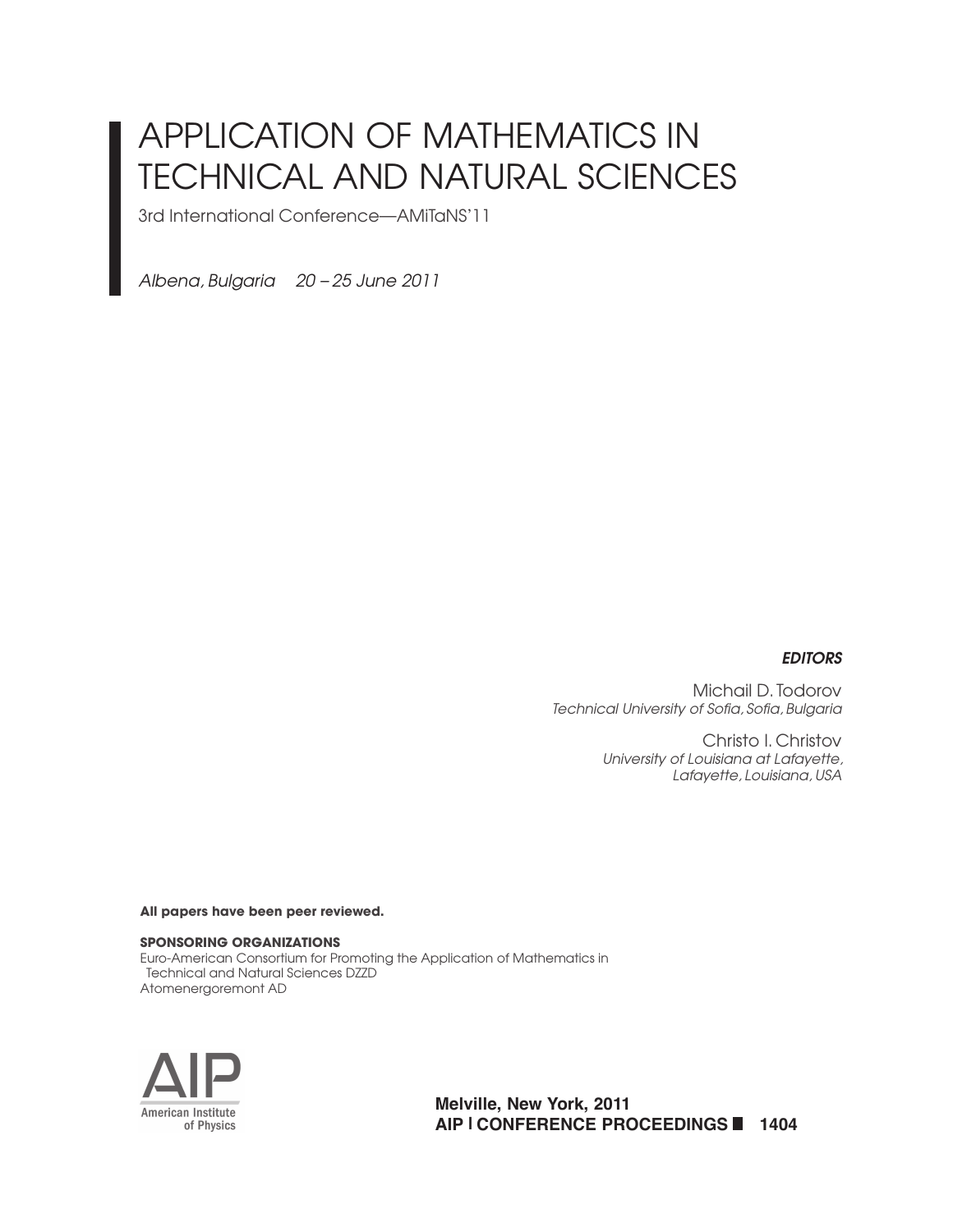#### **Editors**

Michail D. Todorov Faculty of Applied Mathematics and Informatics Technical University of Sofia 8 Kliment Ohridski Blvd 1000 Sofia, Bulgaria

**E-mail:** mtod@tu-sofia.bg

Christo I. Christov Department of Mathematics University of Louisiana at Lafayette PO Box 1010 Lafayette, LA 70504-1010 USA

**E-mail:** christov@louisiana.edu

Authorization to photocopy items for internal or personal use, beyond the free copying permitted under the 1978 U.S. Copyright Law (see statement below), is granted by the American Institute of Physics for users registered with the Copyright Clearance Center (CCC) Transactional Reporting Service, provided that the base fee of \$30.00 per copy is paid directly to CCC, 222 Rosewood Drive, Danvers, MA 01923, USA: http://www.copyright.com. For those organizations that have been granted a photocopy license by CCC, a separate system of payment has been arranged. The fee code for users of the Transactional Reporting Services is: 978-0-7354-0976-7/11/\$30.00

© 2011 American Institute of Physics

No claim is made to original U.S. Government works.

Permission is granted to quote from the AIP Conference Proceedings with the customary acknowledgment of the source. Republication of an article or portions thereof (e.g., extensive excerpts, figures, tables, etc.) in original form or in translation, as well as other types of reuse (e.g., in course packs) require formal permission from AIP and may be subject to fees. As a courtesy, the author of the original proceedings article should be informed of any request for republication/reuse. Permission may be obtained online using RightsLink. Locate the article online at http://proceedings.aip.org, then simply click on the RightsLink icon/"Permissions/Reprints" link found in the article abstract. You may also address requests to: AIP Office of Rights and Permissions, Suite 1NO1, 2 Huntington Quadrangle, Melville, NY 11747-4502, USA; Fax: 516-576-2450; Tel.: 516-576-2268; E-mail: rights@aip.org.

L.C. Catalog Card No. 2011940282 ISBN 978-0-7354-0976-7<sup>18</sup>Qtki kpcn'Rtkpv+ ISSN 0094-243X Printed in the United States of America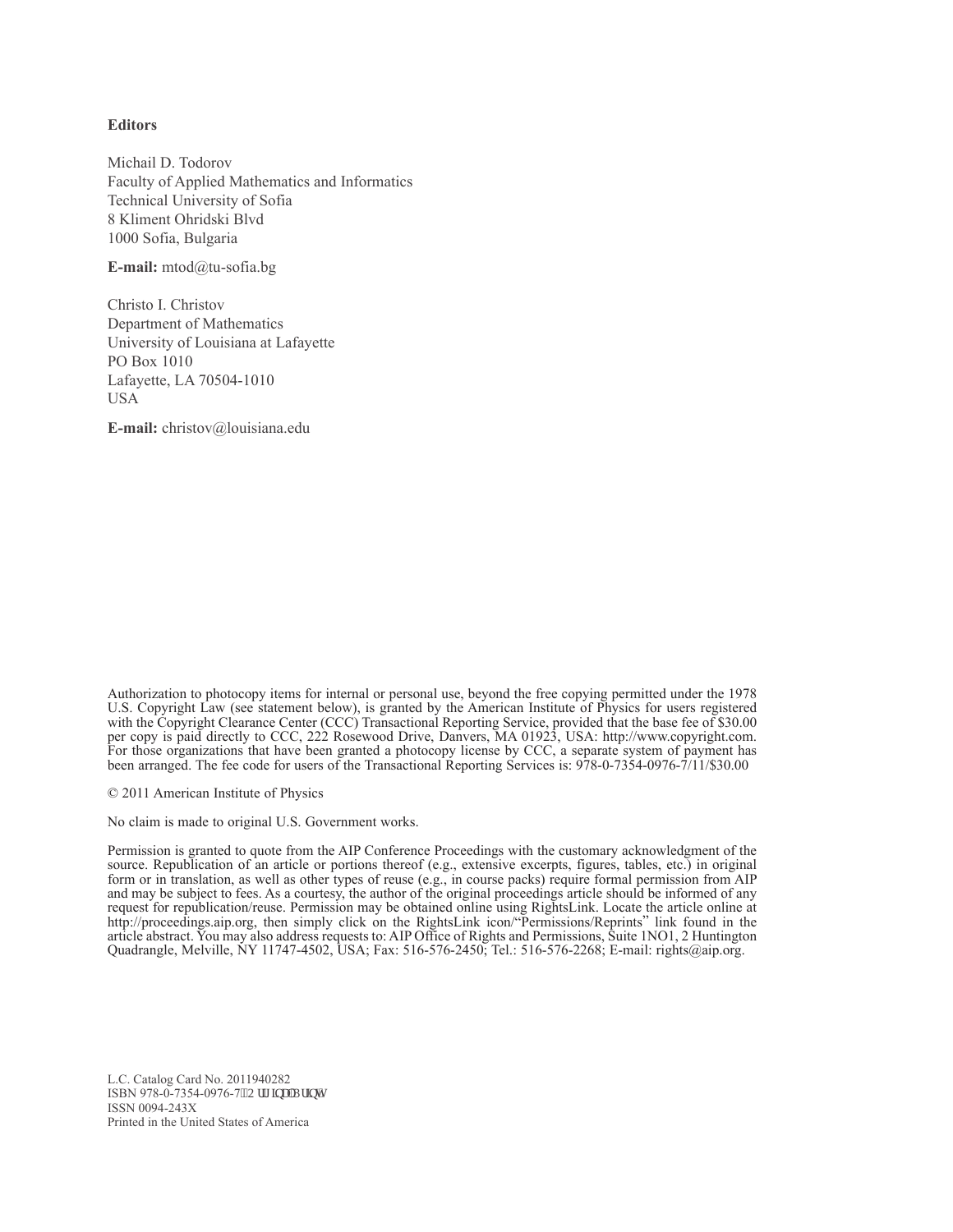## *AIP Conference Proceedings***, Volume 1404 Application of Mathematics in Technical and Natural Sciences 3rd International Conference—AMiTaNS' 11**

## **Table of Contents**

| Preface: Application of Mathematics in Technical and Natural Sciences, 3rd<br><b>International Conferenc-AMiTaNS'11</b> |                |
|-------------------------------------------------------------------------------------------------------------------------|----------------|
| Michail D. Todorov and Christo I. Christov                                                                              |                |
| <b>Program Committee</b>                                                                                                | $\mathfrak{D}$ |
| <b>List of Participants</b>                                                                                             | 3              |
| Photographs                                                                                                             | 13             |

## **PLENARY TALKS**

| Micromorphic balances and source-flux duality<br>J. D. Goddard    | 23 |
|-------------------------------------------------------------------|----|
| Group-theoretical methods in convection theory<br>V.V. Pukhnachev | 27 |

#### **MINISYMPOSIA**

#### **MINISYMPOSIUM IN TWO SESSIONS TOPICS IN CONTINUUM MECHANICS AND ELECTROMAGNETISM Dedicated to Professor Christo I. Christov on the Occasion of His 60th Birthday**

#### **SESSION A**

#### **THE BOUSSINESQ PARADIGM AND SOLITARY WAVES/SOLITONS**

| Soliton interactions on a Boussinesq type equation with a linear restoring force<br>M. A. Christou                                                                               | 41 |
|----------------------------------------------------------------------------------------------------------------------------------------------------------------------------------|----|
| <b>Perturbation solution for the 2D shallow-water waves</b><br>C. I. Christov, M. D Todorov, and M. A. Christou                                                                  | 49 |
| On soliton interactions of vector nonlinear Schrödinger equations<br>V. S. Gerdjikov                                                                                             | 57 |
| Theoretical and numerical aspects for global existence and blow up for the solutions<br>to boussinesq paradigm equation<br>N. Kutev, N. Kolkovska, M. Dimova, and C. I. Christov | 68 |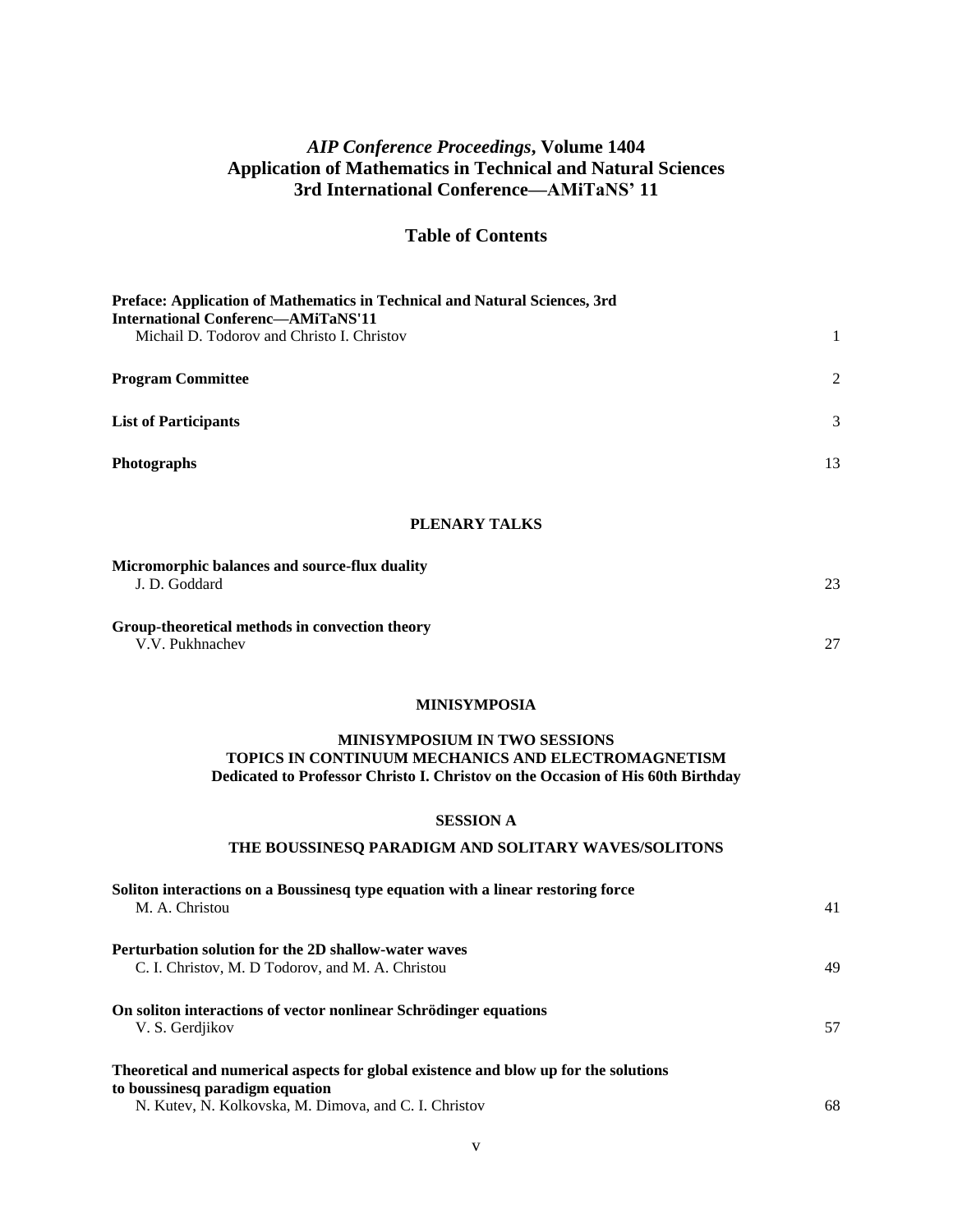| Repelling, delay, and polarization for soliton collisions in the CNLSE      |    |
|-----------------------------------------------------------------------------|----|
| W. J. Sonnier                                                               | 77 |
| Traveling wave solutions of the gardner equation and motion of plane curves |    |
| governed by the mKdV flow                                                   |    |
| V. M. Vassilev, P. A. Djondjorov, M. Ts. Hadzhilazova, and I. M. Mladenov   | 86 |

#### **SESSION B**

#### **MODELLING IN CONTINUUM MECHANICS AND FIELD THEORY**

| A beam-fourier technique for the numerical investigation of 2d nonlinear convective<br>flows                               |     |
|----------------------------------------------------------------------------------------------------------------------------|-----|
| N. C. Papanicolaou                                                                                                         | 97  |
| Spectral formulation for the solution of full-wave scattering from a conducting<br>wedge tipped with a corrugated cylinder |     |
| A. C. Polycarpou and M. A. Christou                                                                                        | 106 |
| A subdivision method for modeling n-degree curves and surfaces<br>A. Savva and V. Stylianou                                | 114 |
| Influence of reservoirs on pressure driven gas flow in a microchannel<br>K. S. Shterev and S. K. Stefanov                  | 122 |
| <b>MINISYMPOSIUM</b>                                                                                                       |     |
| STABILITY, VIBRATION AND CONTROL OF SYSTEMS                                                                                |     |
| Resonant behavior of a fractional oscillator with random damping<br>K. Laas and R. Mankin                                  | 131 |
| Energy transfer in ratchets driven by additive trichotomous noise<br>A. Sauga, D. Martila, and R. Mankin                   | 139 |
| On the asymptotic behavior of a reaction-diffusion system in a porous medium<br>C. Timofte                                 | 147 |
| <b>SPECIAL SESSIONS</b>                                                                                                    |     |
| MODELING IN BIOLOGY, ECOLOGY, AND EPIDEMIOLOGY                                                                             |     |

#### **Mathematical modeling of sterile insect technology for control of** *Anopheles* **mosquito** R. Anguelov, Y. Dumont, and J. Lubuma 155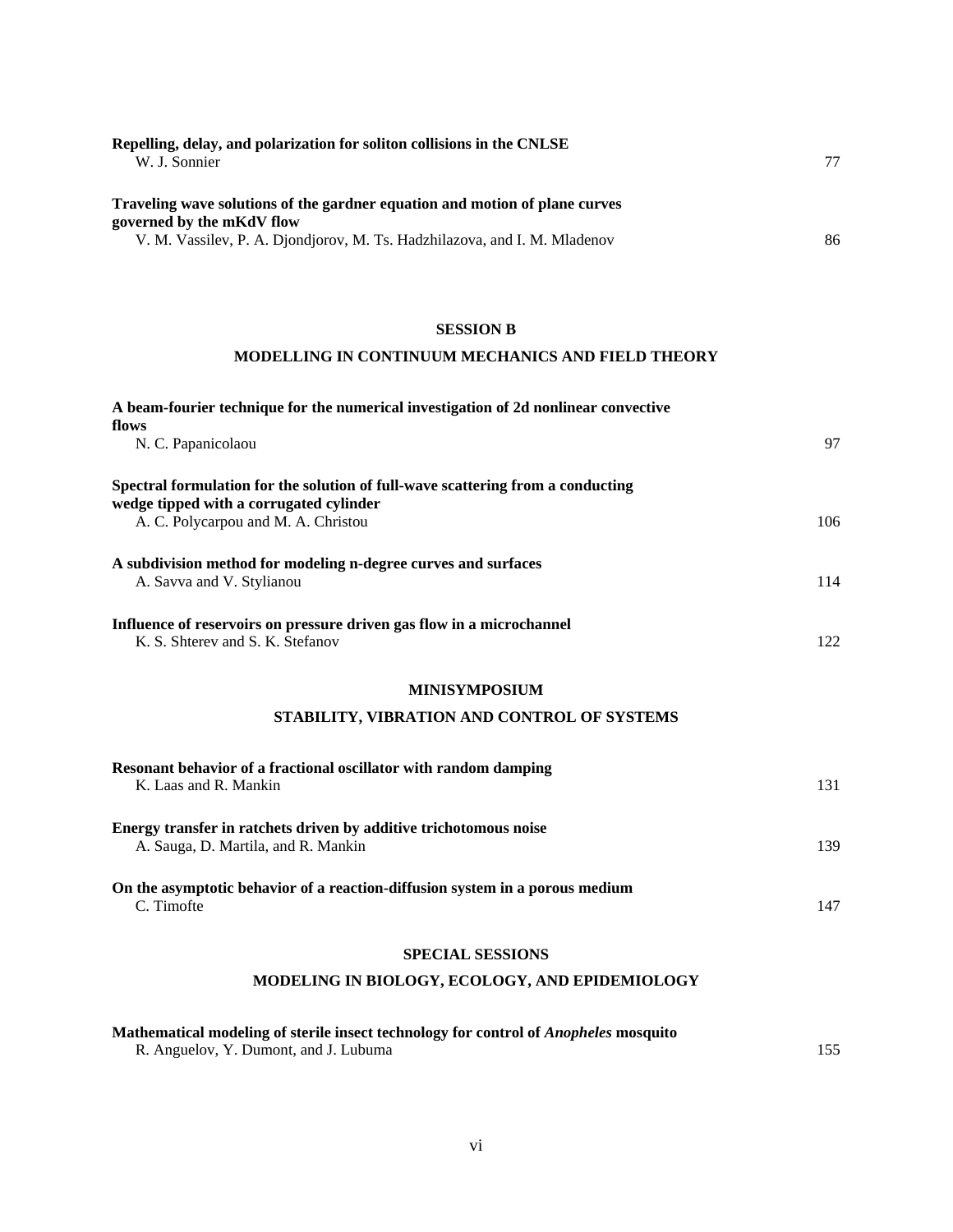| Spatio-temporal modeling of mosquito distribution<br>Y. Dumont and C. Dufourd                                                                                      | 162 |
|--------------------------------------------------------------------------------------------------------------------------------------------------------------------|-----|
| Analysis and dynamically consistent numerical schemes for the SIS model and<br>related reaction diffusion equation<br>J. M-S Lubuma, E. Mureithi, and Y. A. Terefe | 168 |
| An immuno-epidemiological model of paratuberculosis<br>M. Martcheva                                                                                                | 176 |
| Mathematical modeling of chemoatractant effects on cell movement<br>A. Prieto-Langarica, H. V. Kojouharov, and B. M. Chen-Charpentier                              | 184 |
| <b>HPC GRID APPLICATIONS</b>                                                                                                                                       |     |
| Watermarking, steganography and error-control codes<br>S. Boumova, H. Kostadinov, and N. L. Manev                                                                  | 193 |
| Atmospheric composition of the Balkan Region and Bulgaria. study of the<br>contribution of biogenic emissions                                                      |     |
| G. K. Gadzhev, D. E. Syrakov, K. G. Ganev, A. D. Brandiyska, N. G. Miloshev, G. J.<br>Georgiev, and M. Prodanova                                                   | 200 |
| Highly parallel alternating directions algorithm for time dependent problems<br>M. Ganzha, K. Georgiev, I. Lirkov, S. Margenov, and M. Paprzycki                   | 210 |
| Framework for service composition in G-Lite<br>R. Goranova                                                                                                         | 218 |
| Advanced sensitivity analysis of the Danish eulerian model in parallel and grid<br>environment                                                                     |     |
| Tz. Ostromsky, I. Dimov, P. Marinov, R. Georgieva, and Z. Zlatev                                                                                                   | 225 |
| <b>CONTRIBUTED SESSIONS</b>                                                                                                                                        |     |
| <b>APPLIED ANALYSIS</b>                                                                                                                                            |     |
| Some problems of observations' control<br>B. I. Ananiev                                                                                                            | 235 |
| On the invertibility of classes of integral operators via generalized factorizations<br>L. P. Castro and A. S. Silva                                               | 242 |
| On the existence of nonoscillatory and oscillatory solutions of second order neutral<br>delay impulsive differential equations                                     |     |
| V. I. Donev                                                                                                                                                        | 250 |

vii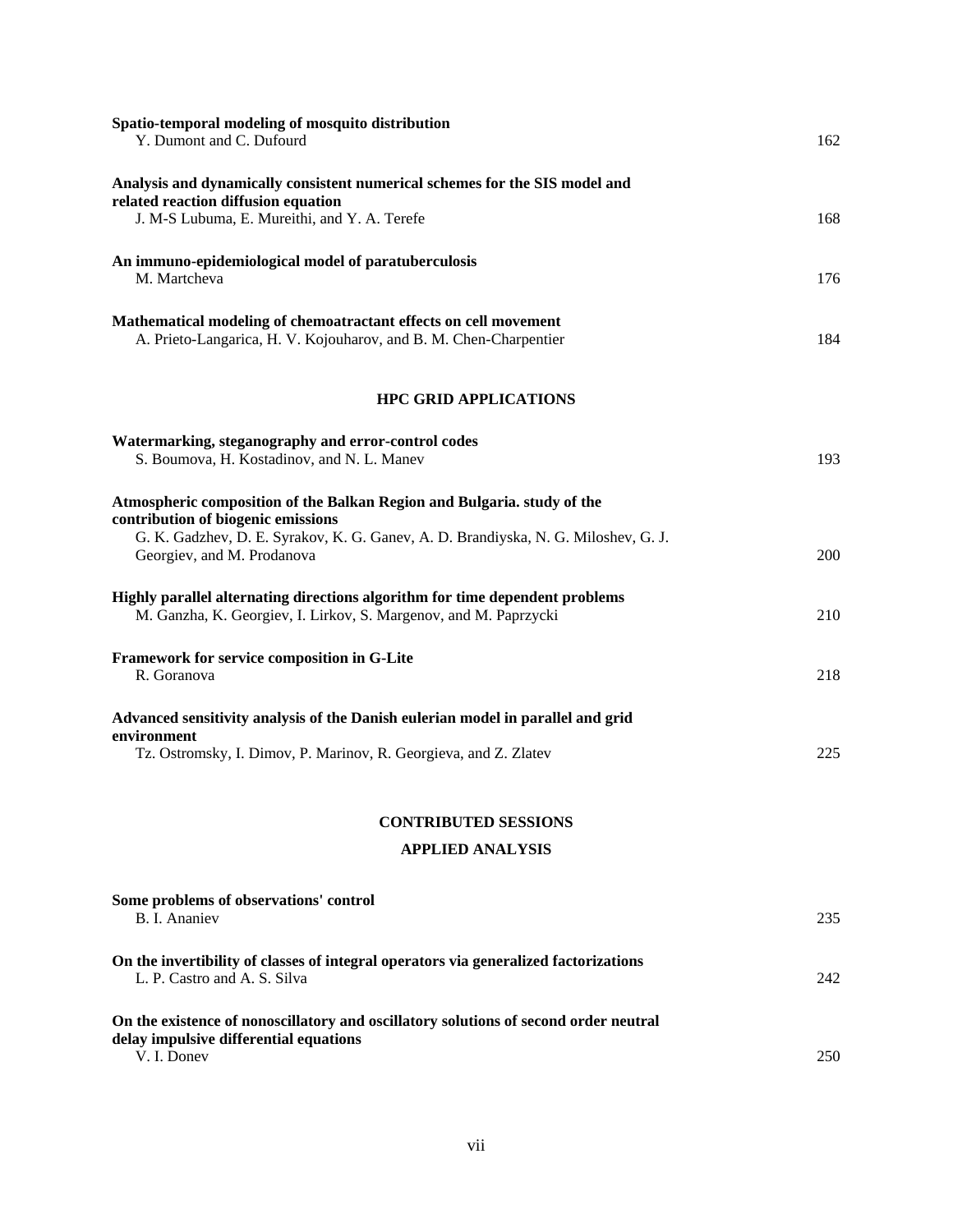| Third order convergence for nonlinear impulsive differential equations with a<br>nonlinear three-point boundary condition                                                     |     |
|-------------------------------------------------------------------------------------------------------------------------------------------------------------------------------|-----|
| T. G. Melton and A. S. Vatsala                                                                                                                                                | 257 |
| A deformed exponential function of two variables - motivation and applications<br>M. S. Stanković, S. Marinković, and P. Rajković                                             | 265 |
| <b>BIOMATHEMATICS</b>                                                                                                                                                         |     |
| Analysis of the stochastic super-exponential growth model<br>P. Avila and A. Rekker                                                                                           | 273 |
| Stability analysis in a model of 1,2-dichloroethane biodegradation by Klebsiella<br>Oxytoca va 8391 immobilized on granulated activated carbon<br>M. Borisov and N. Dimitrova | 284 |
| <b>MATHEMATICAL MODELING</b>                                                                                                                                                  |     |
| Comparison of three methods to estimate wind speed distribution<br>D. K. Kirova                                                                                               | 301 |
| Statistical simulation of gas flows through short rough microchannels<br>G. Markelov and S. Stefanov                                                                          | 310 |
| Fracture analysis in a functionally graded magnetoelectroelastic plane by BIEM<br>Y. D. Stoynov                                                                               | 318 |
| Nuclear fission investigation with twin ionization chamber<br>O. Zeynalova, Sh. Zeynalov, M. Nazarenko, F.- J. Hambsch, and S. Oberstedt                                      | 325 |
| <b>MATHEMATICAL PHYSICS</b>                                                                                                                                                   |     |
| Distributed time delay Goodwin's models of the business cycle<br>A. O. Antonova, S. N. Reznik, and M. D. Todorov                                                              | 333 |
| Motion of particles in a parabolic flow near a slipwall<br>F. Feuillebois, N. Ghalya, A. Sellier, and L. Elasmi                                                               | 340 |
| Theory of quantum transitions based on non-adiabatic dressed states<br>I. G. Koprinkov                                                                                        | 352 |
| Rotations and some mechanical applications<br>C. D. Mladenova                                                                                                                 | 361 |